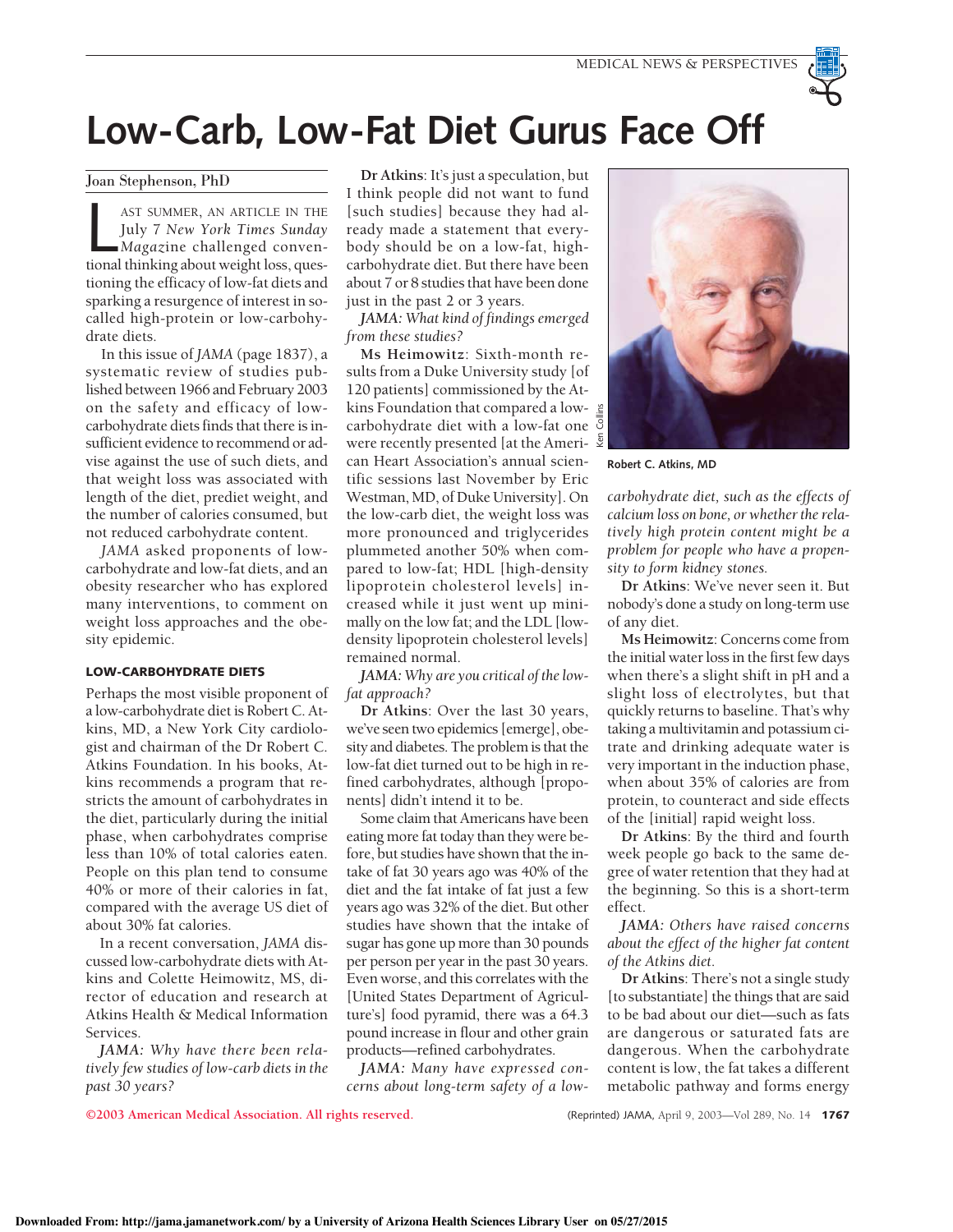

through ketones, which then gets burned up right away. So the ketones do not accumulate because they're being used for energy.

## VERY LOW-FAT DIETS

One of the best-known proponents of a very low-fat diet is Dean Ornish, MD, founder and president of the Preventive Medicine Research Institute, Sausalito, Calif. Ornish advocates a very low-fat (10% of total calories) and plantbased diet. Research by Ornish and his collaborators found in a study of 48 pa- $\frac{15}{6}$ tients with moderate to severe coronary artery disease that a very low-fat  $\frac{5}{2}$ diet and other lifestyle changes resulted in weight loss and regression in coronary atherosclerosis (*JAMA*. 1998; 280:2001-2007).

*JAMA: Why do you think there's a controversy regarding the merit of low-fat diets vs low-carbohydrate diets?*

**Dr Ornish:** Part of the myth that started with the [*New York Times Sunday Magazine]* article last summer is that 'Americans have been . . . eating fewer percentage of calories of fat than ever, yet they're fatter than ever therefore fat is not the problem.' But that's a distortion of the truth. It's true that the percentage of calories from fat [Americans are now eating] is a little lower, but the absolute amount of fat that people are eating is actually higher than ever. The only reason the relative proportion or percentage of fat is lower is because they're eating even more simple carbohydrates.

*JAMA: What are your concerns about that approach?*

**Dr Ornish:** The goal is not to go from simple carbs like sugar, highfructose corn syrup, white flour, white rice and alcohol to bacon and sausage and brie, but to go from simple carbs to complex carbs, because things like brown rice, fruits, vegetables, whole grains, legumes in their natural forms are rich in fiber. Fiber fills you up before you get too many calories and it slows the absorption of the food, so you don't get that rapid rise in blood sugar, you don't provoke an insulin response.



**Dean Ornish, MD**

That means you get the benefit of the high-protein diet from the standpoint of avoiding the insulin surges, but you also get the added benefit of eating foods that are less dense in calories, because the high-protein diets are often high in fat. You also get the added benefit of reducing your intake of disease-promoting substances such as saturated fat, dietary cholesterol, and oxidants, while increasing your intake of ones that are protective—an alphabet soup of phytochemicals, carotenoids, lycopene— [substances] that with few exceptions are found fruits, vegetables, grains, beans, and soy products.

*JAMA: You been critical of recent reports of studies that have claimed that an Atkins-style low-carbohydrate diet produced a lipid profile as favorable as that of a control group following a low-fat diet. What are your concerns?*

**Dr Ornish:** One [problem] is that it's important to measure underlying disease and not just risk factors. What concerns me is that for the most part, the studies that have been done on the Atkins diet only look at risk factors like weight and lipids, predominantly triglycerides. There's no peer-reviewed data indicating that an Atkins-style diet can reverse coronary heart disease. In our studies, we have 5 years of data, not only weight loss data but also underlying disease measures using state-of-the-art measures of heart disease, quantitative arteriography, and cardiac PET scans.

The other problem is that in most of these studies of low-carbohydrate diets, none of the comparison diets are very low in fat or simple carbohydrates, which biases the results in favor of the low-carb, high-protein diets. The study Westman presented at the American Heart Association compared the Atkins diet with the AHA diet [comprising about 30% fat], and it also gave fish oil and flax seed oil, which lower triglyclerides, only to participants on the Atkins diet.

Simple carbohydrates don't fill you up and get absorbed quickly, so they cause a rapid spike in blood glucose, which in turn produces an insulin surge that lowers blood sugar. It also stimulates the conversion of the calories into triglycerides or fat, and stimulates HMG-CoA reductase—the enzyme that the statin drugs are designed to inhibit—and so has an adverse effect on lipids.

*JAMA: Why do you think that people* haven't heard the message that they should *be mindful of simple carbohydrates as well as dietary fat?*

**Dr Ornish:** The USDA pyramid has not made that distinction [between complete and simple carbohdrates], and that may be part of the problem.

## LOOKING AT THE BIG PICTURE

Thomas Wadden, PhD, professor of psychology and director of the weight and eating disorders program at the University of Pennsylvania, has investigated interventions for treating obesity, including behavior modification, very low-calorie diets, exercise, and drug therapy, as well as psychosocial consequences of obesity and the behavioral and metabolic effects of dieting and weight cycling.

*JAMA: What is the current thinking on the low-carbohydrate approach to weight loss?*

**Dr Wadden:** The low-carbohydrate diets can undoubtedly produce weight loss. They do so, however, by restricting calories. I doubt that being on a lowcarbohydrate diet has any metabolic advantage over being on a highcarbohydrate, low-calorie diet. I think

1768 JAMA, April 9, 2003—Vol 289, No. 14 (Reprinted) **©2003 American Medical Association. All rights reserved.**